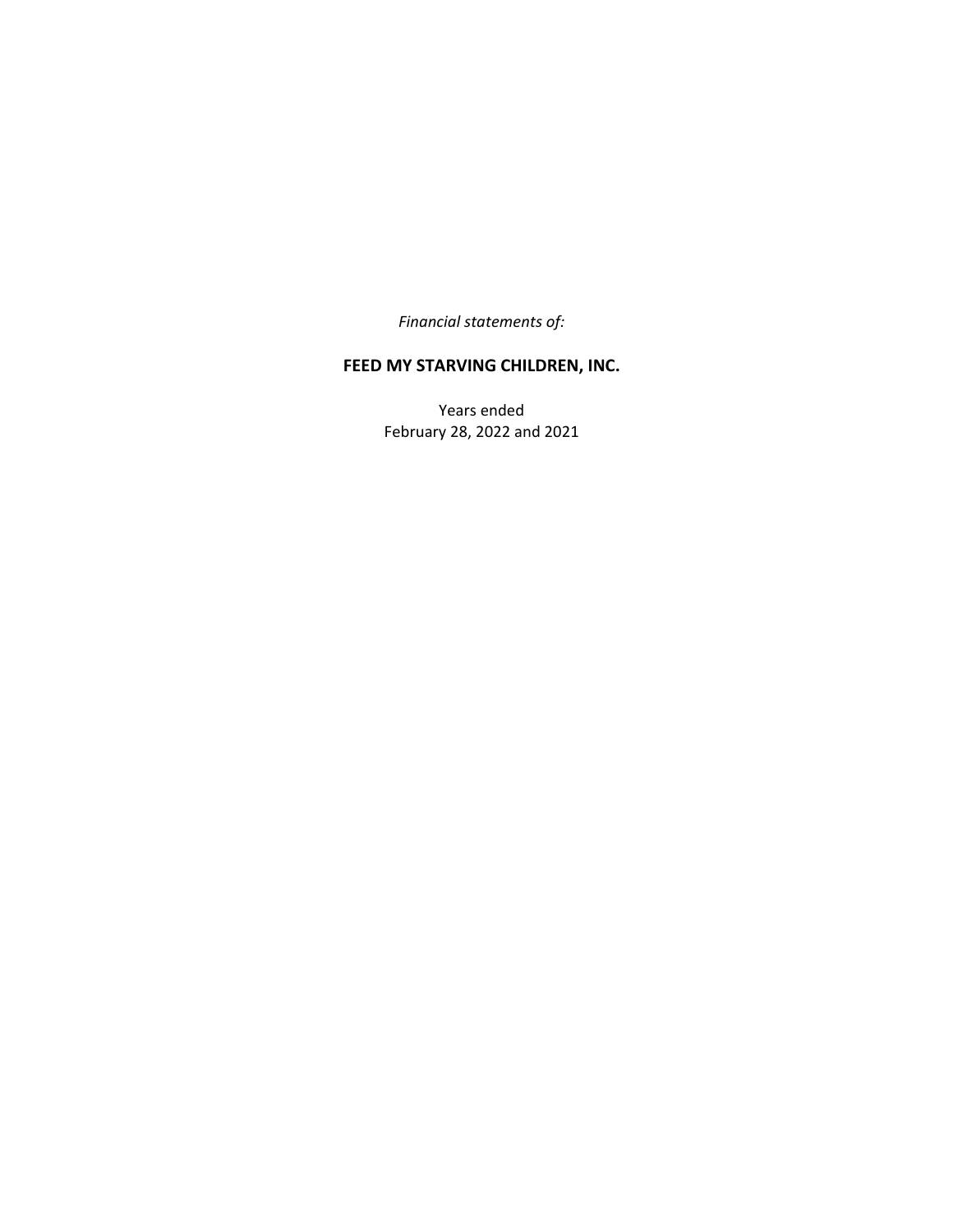|                                                    | Page     |
|----------------------------------------------------|----------|
| Independent auditor's report                       | 1        |
| <b>Financial statements:</b>                       |          |
| Statements of financial position                   | 2        |
| Statements of activities and changes in net assets | 3        |
| Statements of cash flows                           | 4        |
| Statements of functional expenses                  | 5        |
| Notes to financial statements                      | $6 - 15$ |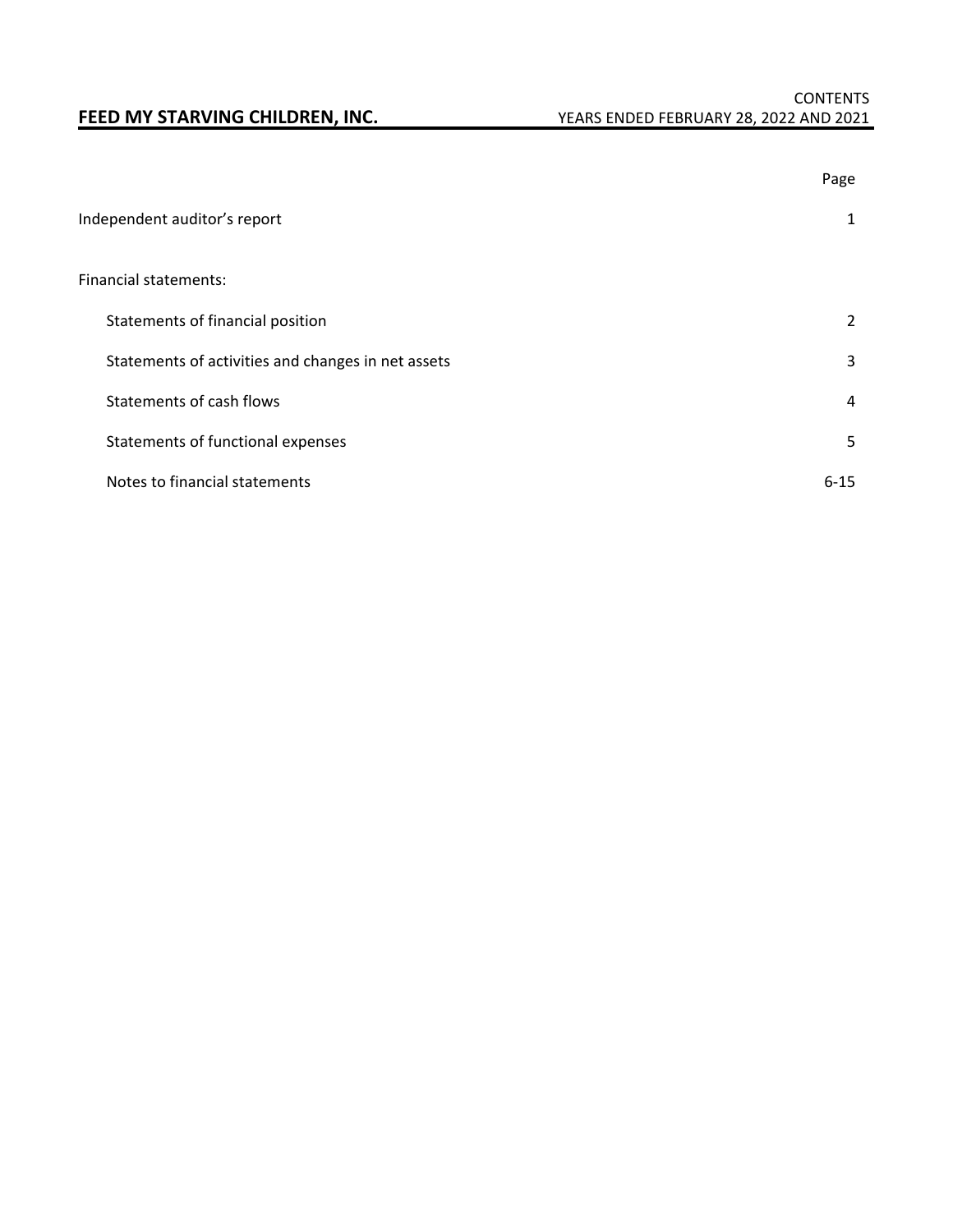

Suite 1600 100 Washington Avenue South Minneapolis, MN 55401-2192

P 612.332.5500 F 612.332.1529 C 612-616-7521 www.sdkcpa.com

INDEPENDENT AUDITOR'S REPORT

Board of Directors Feed My Starving Children, Inc. Coon Rapids, MN

## **Report on the Audit of the Financial Statements**

## **Opinion**

We have audited the financial statements of Feed My Starving Children, Inc. (the Organization), which comprise the statements of financial position as of February 28, 2022 and 2021, and the related statements of activities, cash flows, and functional expenses for the years then ended, and the related notes to the financial statements.

In our opinion, the accompanying financial statements present fairly, in all material respects, the financial position of Feed My Starving Children, Inc. as of February 28, 2022 and 2021 and the changes in its net assets and its cash flows for the years then ended in accordance with accounting principles generally accepted in the United States of America.

## **Basis for Opinion**

We conducted our audits in accordance with auditing standards generally accepted in the United States of America (GAAS). Our responsibilities under those standards are further described in the Auditor's Responsibilities for the Audit of the Financial Statements section of our report. We are required to be independent of the Organization and to meet our other ethical responsibilities, in accordance with the relevant ethical requirements relating to our audits. We believe that the audit evidence we have obtained is sufficient and appropriate to provide a basis for our audit opinion.

## **Responsibilities of Management for the Financial Statements**

Management is responsible for the preparation and fair presentation of the financial statements in accordance with accounting principles generally accepted in the United States of America, and for the design, implementation, and maintenance of internal control relevant to the preparation and fair presentation of financial statements that are free from material misstatement, whether due to fraud or error.

In preparing the financial statements, management is required to evaluate whether there are conditions or events, considered in the aggregate, that raise substantial doubt about the Organization's ability to continue as a going concern for one year after the date that the financial statements are available to be issued.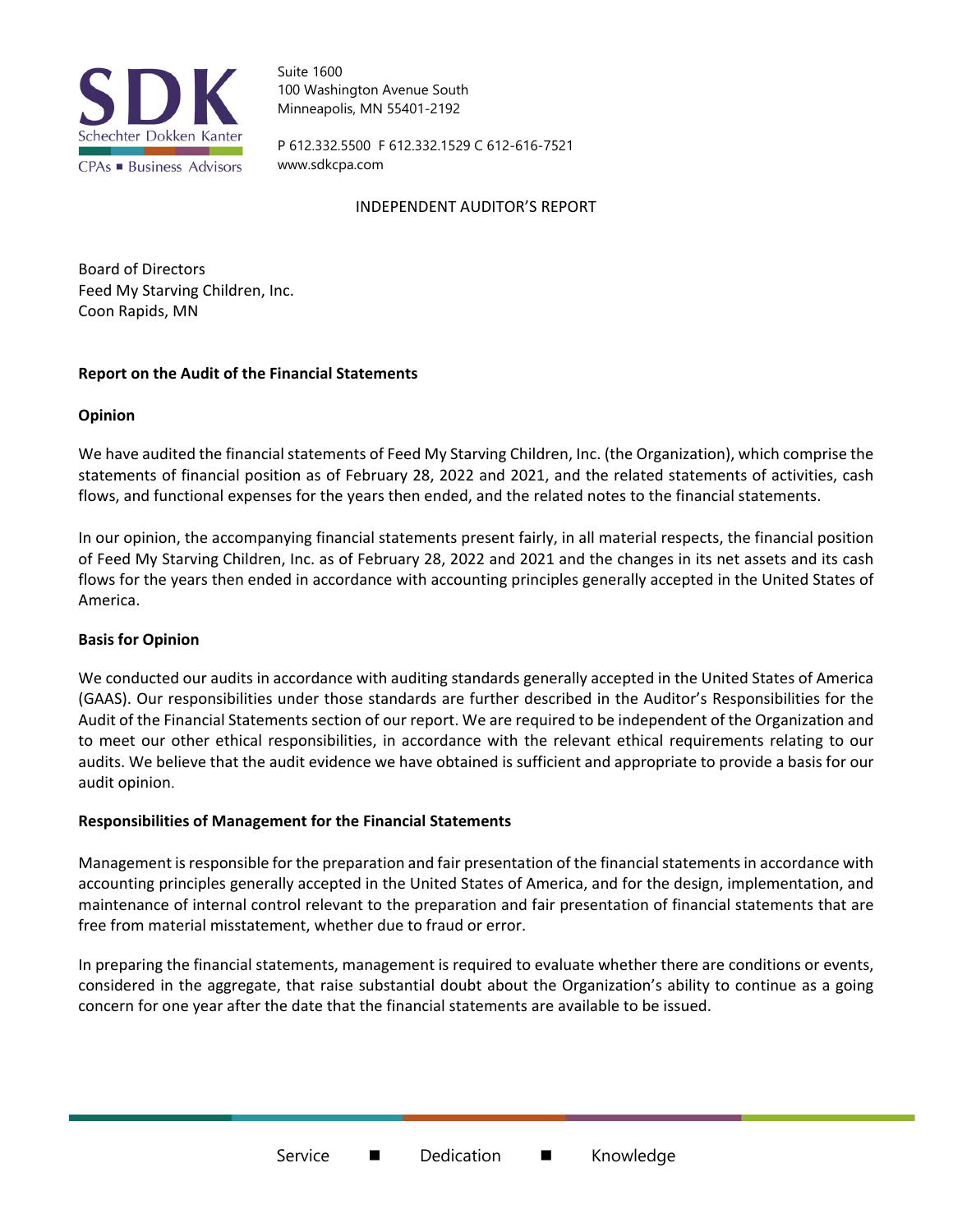## **Auditor's Responsibilities for the Audit of the Financial Statements**

Our objectives are to obtain reasonable assurance about whether the financial statements as a whole are free from material misstatement, whether due to fraud or error, and to issue an auditor's report that includes our opinion. Reasonable assurance is a high level of assurance but is not absolute assurance and therefore is not a guarantee that an audit conducted in accordance with GAAS will always detect a material misstatement when it exists. The risk of not detecting a material misstatement resulting from fraud is higher than for one resulting from error, as fraud may involve collusion, forgery, intentional omissions, misrepresentations, or the override of internal control. Misstatements are considered material if there is a substantial likelihood that, individually or in the aggregate, they would influence the judgment made by a reasonable user based on the financial statements.

In performing an audit in accordance with GAAS, we:

- Exercise professional judgment and maintain professional skepticism throughout the audit.
- Identify and assess the risks of material misstatement of the financial statements, whether due to fraud or error, and design and perform audit procedures responsive to those risks. Such procedures include examining, on a test basis, evidence regarding the amounts and disclosures in the financial statements.
- Obtain an understanding of internal control relevant to the audit in order to design audit procedures that are appropriate in the circumstances, but not for the purpose of expressing an opinion on the effectiveness of the Organization's internal control. Accordingly, no such opinion is expressed.
- Evaluate the appropriateness of accounting policies used and the reasonableness of significant accounting estimates made by management, as well as evaluate the overall presentation of the financial statements.
- Conclude whether, in our judgment, there are conditions or events, considered in the aggregate, that raise substantial doubt about the Organization's ability to continue as a going concern for a reasonable period of time.

We are required to communicate with those charged with governance regarding, among other matters, the planned scope and timing of the audit, significant audit findings, and certain internal control–related matters that we identified during the audit.

Schechter-Dottkerekanter<br>Andrews & Selcer Litol.

Minneapolis, MN May 26, 2022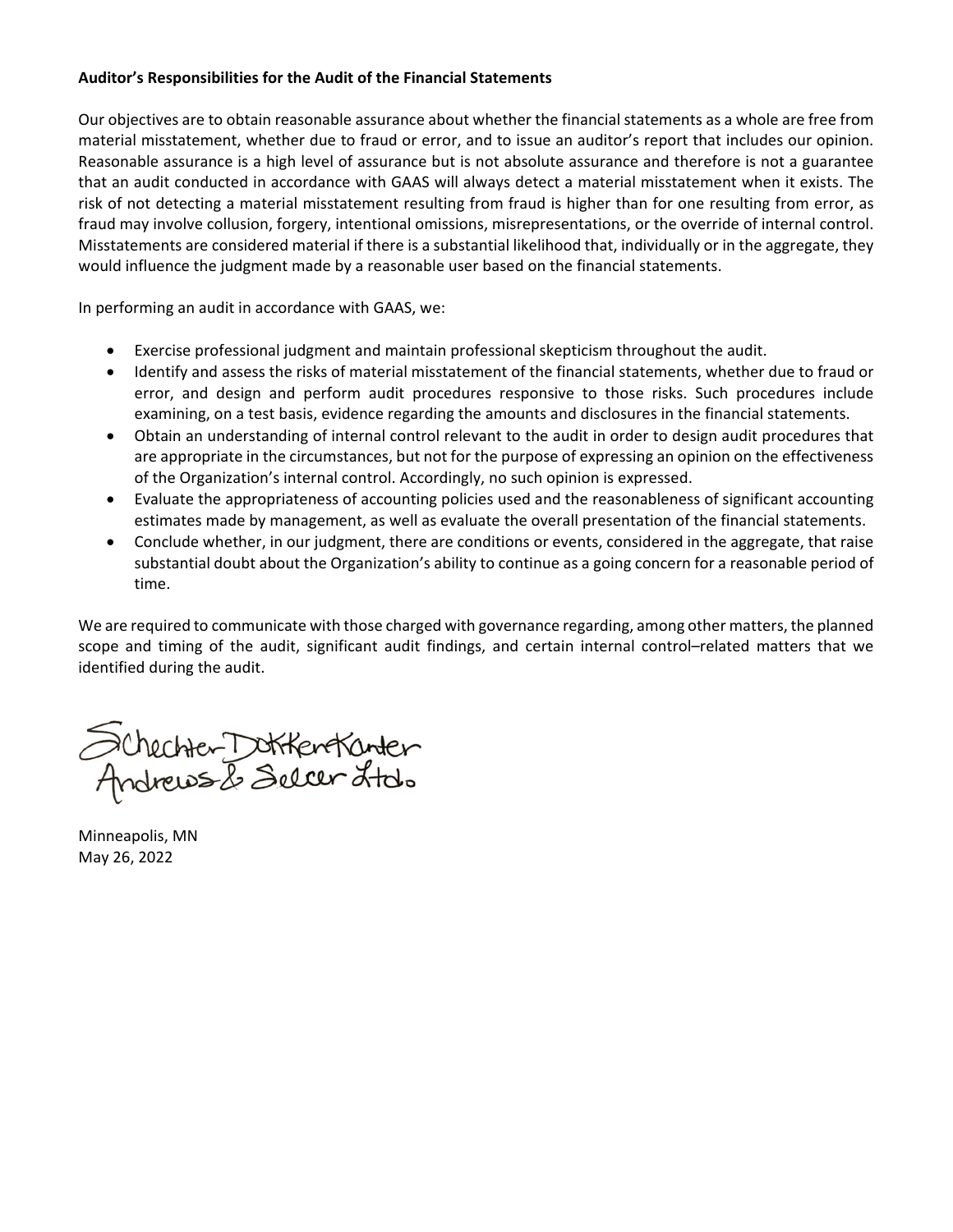| FEED MY STARVING CHILDREN, INC.                            |                  | FEBRUARY 28, 2022 AND 2021 |  |  |  |  |
|------------------------------------------------------------|------------------|----------------------------|--|--|--|--|
|                                                            | 2022             | 2021                       |  |  |  |  |
| Assets:                                                    |                  |                            |  |  |  |  |
| Current assets:                                            |                  |                            |  |  |  |  |
| Cash and cash equivalents                                  | \$<br>27,346,806 | \$<br>26,730,401           |  |  |  |  |
| Accounts and MobilePack receivables, net (Note 3)          | 331,335          | 208,082                    |  |  |  |  |
| Other receivables                                          | 276              | 684                        |  |  |  |  |
| Inventory (Note 4)                                         | 5,920,505        | 4,067,034                  |  |  |  |  |
| Prepaid expenses                                           | 231,214          | 163,379                    |  |  |  |  |
| Employee retention credit refund                           | 2,227,319        | 935,601                    |  |  |  |  |
| <b>Total current assets</b>                                | 36,057,455       | 32,105,181                 |  |  |  |  |
| Property and equipment, net (Note 6)                       | 3,759,146        | 3,976,140                  |  |  |  |  |
| Other assets, security deposits                            | 80,994           | 75,812                     |  |  |  |  |
|                                                            | 39,897,595       | 36, 157, 133<br>Ş.         |  |  |  |  |
| Liabilities and net assets:                                |                  |                            |  |  |  |  |
| Current liabilities:                                       |                  |                            |  |  |  |  |
| Accounts payable                                           | \$<br>2,967,582  | \$<br>3,443,825            |  |  |  |  |
| Accrued salaries and vacation                              | 1,460,688        | 1,381,491                  |  |  |  |  |
| Deferred rent, current portion                             | 172,492          | 152,733                    |  |  |  |  |
| Loan - Paycheck Protection Program (Note 7)                |                  | 2,587,535                  |  |  |  |  |
| <b>Total current liabilities</b>                           | 4,600,762        | 7,565,584                  |  |  |  |  |
| Long-term liability, deferred rent, net of current portion | 815,291          | 986,355                    |  |  |  |  |
| <b>Total liabilities</b>                                   | 5,416,053        | 8,551,939                  |  |  |  |  |
| Net assets:                                                |                  |                            |  |  |  |  |
| Without donor restrictions                                 | 30,911,647       | 24,395,763                 |  |  |  |  |
| With donor restrictions (Note 8)                           | 3,569,895        | 3,209,431                  |  |  |  |  |
| Total net assets                                           | 34,481,542       | 27,605,194                 |  |  |  |  |
|                                                            | \$<br>39,897,595 | \$<br>36,157,133           |  |  |  |  |

STATEMENTS OF FINANCIAL POSITION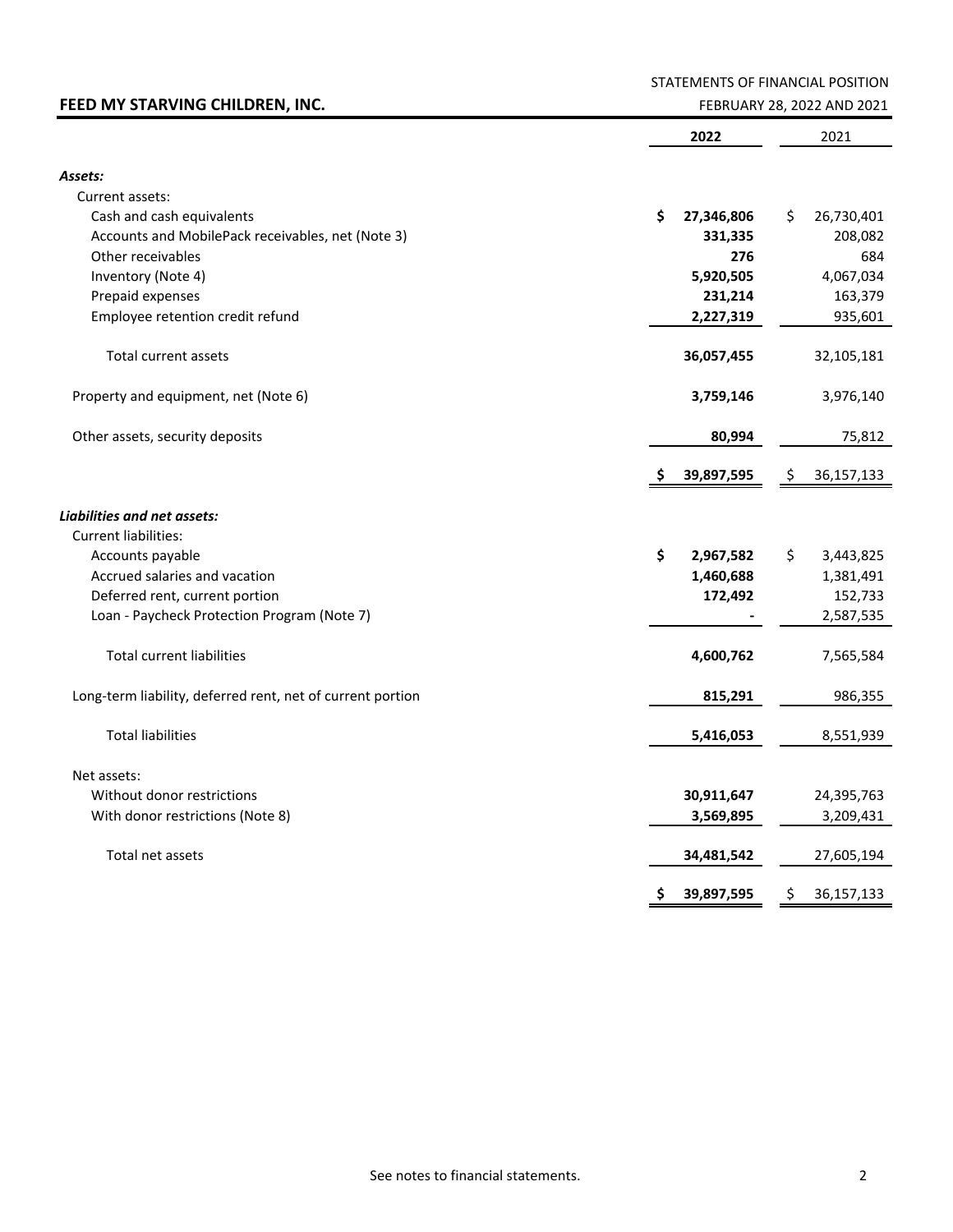## **FEED MY STARVING**

## STATEMENTS OF ACTIVITIES AND CHANGES IN NET ASSETS **CHILDREN, INC.** YEARS ENDED FEBRUARY 28, <sup>2022</sup> AND <sup>2021</sup>

|                                                   | 2022                                 |                            |                  | 2021                          |                            |                  |  |
|---------------------------------------------------|--------------------------------------|----------------------------|------------------|-------------------------------|----------------------------|------------------|--|
|                                                   | <b>Without donor</b><br>restrictions | With donor<br>restrictions | <b>Total</b>     | Without donor<br>restrictions | With donor<br>restrictions | Total            |  |
| Revenues and other support:                       |                                      |                            |                  |                               |                            |                  |  |
| Contributions                                     | 42,301,461<br>S.                     | Ś.<br>2,645,682            | \$<br>44,947,143 | 37,645,158<br>Ś.              | \$1,305,679                | 38,950,837<br>Ŝ. |  |
| MobilePack contributions                          | 2,190,556                            | 7,641,771                  | 9,832,327        | 3,813,653                     | 1,917,319                  | 5,730,972        |  |
| In-kind contributions (Note 1)                    | 10,306,824                           |                            | 10,306,824       | 4,456,700                     |                            | 4,456,700        |  |
| Program services - grants                         | 272,100                              |                            | 272,100          | 2,720,500                     |                            | 2,720,500        |  |
| MarketPlace sales                                 | 1,635,227                            |                            | 1,635,227        | 1,061,199                     |                            | 1,061,199        |  |
| Other revenue                                     | 82,767                               |                            | 82,767           | 124,533                       |                            | 124,533          |  |
| Paycheck Protection Program Ioan forgiveness      | 2,617,432                            |                            | 2,617,432        |                               |                            |                  |  |
| <b>Employee Retention Credit</b>                  | 1,291,718                            |                            | 1,291,718        | 935,601                       |                            | 935,601          |  |
| Special events, net of cost of direct benefits to |                                      |                            |                  |                               |                            |                  |  |
| donors of \$0 in 2022 and 2021                    |                                      | 2,796,071                  | 2,796,071        |                               | 2,524,945                  | 2,524,945        |  |
| Net assets released from restrictions (Note 8)    | 12,723,060                           | (12, 723, 060)             |                  | 5,814,336                     | (5,814,336)                |                  |  |
| Total revenues and other support                  | 73,421,145                           | 360,464                    | 73,781,609       | 56,571,680                    | (66, 393)                  | 56,505,287       |  |
| Expenses:                                         |                                      |                            |                  |                               |                            |                  |  |
| Program services                                  | 60,026,446                           |                            | 60,026,446       | 39,103,512                    |                            | 39,103,512       |  |
| Management and general                            | 3,383,305                            |                            | 3,383,305        | 3,064,524                     |                            | 3,064,524        |  |
| Fundraising                                       | 3,495,510                            |                            | 3,495,510        | 3,153,739                     |                            | 3,153,739        |  |
| Total expenses                                    | 66,905,261                           |                            | 66,905,261       | 45,321,775                    |                            | 45,321,775       |  |
| Changes in net assets                             | 6,515,884                            | 360,464                    | 6,876,348        | 11,249,905                    | (66, 393)                  | 11,183,512       |  |
| Net assets, beginning                             | 24,395,763                           | 3,209,431                  | 27,605,194       | 13,145,858                    | 3,275,824                  | 16,421,682       |  |
| Net assets, ending                                | 30,911,647<br>\$.                    | 3,569,895<br>S.            | 34,481,542<br>S  | 24,395,763<br>S.              | 3,209,431<br>Ś.            | \$27,605,194     |  |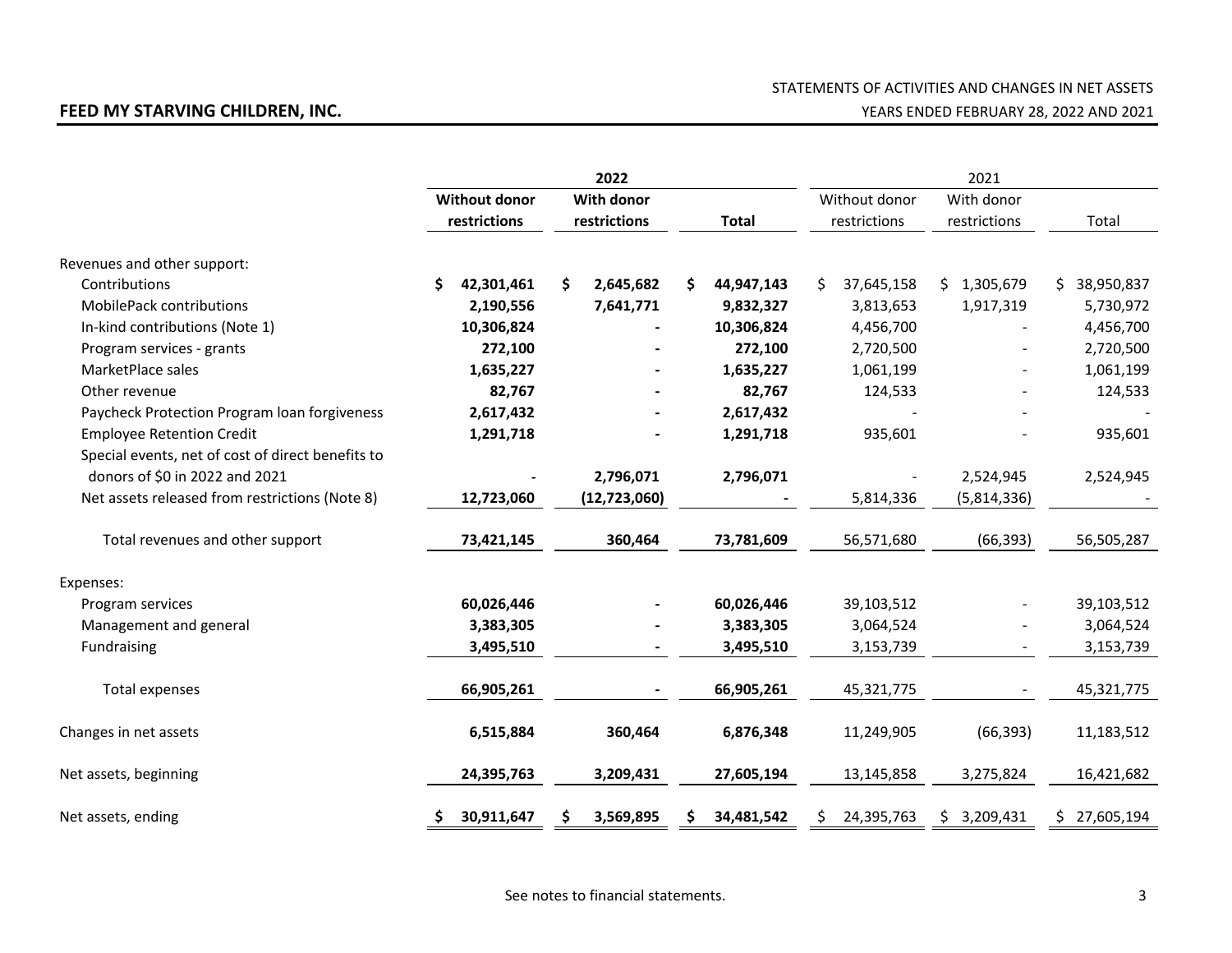STATEMENTS OF CASH FLOWS

# **FEED MY STARVING CHILDREN, INC.** The Matter of the MEARS ENDED FEBRUARY 28, 2022 AND 2021

|                                                           |    | 2022          |    | 2021        |  |
|-----------------------------------------------------------|----|---------------|----|-------------|--|
| Cash flows from operating activities:                     |    |               |    |             |  |
| Changes in net assets                                     | \$ | 6,876,348     | \$ | 11,183,512  |  |
| Adjustments to reconcile change in net assets to net cash |    |               |    |             |  |
| provided by operating activities:                         |    |               |    |             |  |
| Depreciation                                              |    | 798,701       |    | 948,461     |  |
| Loss on disposal of property and equipment                |    | 19,895        |    | 4,271       |  |
| Change in donated labor in inventory                      |    | 357,010       |    | (735, 397)  |  |
| Decrease in allowance for doubtful accounts               |    | (500)         |    | (8, 279)    |  |
| Donated marketable securities                             |    | (1,742,291)   |    | (1,448,666) |  |
| Gain on sales of donated marketable securities            |    | (14, 919)     |    | (3,904)     |  |
| Proceeds from sale of donated marketable securities       |    | 1,757,210     |    | 1,452,570   |  |
| Paycheck Protection Program loan forgiveness              |    | (2,587,535)   |    |             |  |
| (Increase) decrease in assets:                            |    |               |    |             |  |
| Accounts, MobilePack and other receivables                |    | (122, 345)    |    | 466,229     |  |
| Inventory                                                 |    | (2,210,481)   |    | 387,185     |  |
| Prepaid expenses                                          |    | (67, 835)     |    | 179,178     |  |
| Employee retention credit refund                          |    | (1, 291, 718) |    | (935, 601)  |  |
| Other assets, security deposits                           |    | (5, 182)      |    | 2,818       |  |
| Increase (decrease) in liabilities:                       |    |               |    |             |  |
| Accounts payable                                          |    | (482, 777)    |    | 1,641,978   |  |
| Accrued salaries and vacation                             |    | 79,197        |    | 156,122     |  |
| Deferred rent                                             |    | (151, 305)    |    | (37, 673)   |  |
| Net cash provided by operating activities                 |    | 1,211,473     |    | 13,252,804  |  |
| Cash flows from investing activities:                     |    |               |    |             |  |
| Purchase of property and equipment                        |    | (600, 268)    |    | (138,010)   |  |
| Proceeds from sale of property and equipment              |    | 5,200         |    |             |  |
| Proceeds from redemption of investments                   |    |               |    | 7,492,262   |  |
| Net cash (used in) provided by investing activities       |    | (595,068)     |    | 7,354,252   |  |
|                                                           |    |               |    |             |  |
| Cash flows from financing activities:                     |    |               |    |             |  |
| Proceeds from Loan - Paycheck Protection Program          |    |               |    | 2,587,535   |  |
| Payments on promissory note                               |    |               |    | (753, 702)  |  |
| Net cash provided by financing activities                 |    |               |    | 1,833,833   |  |
| Net change in cash and cash equivalents                   |    | 616,405       |    | 22,440,889  |  |
| Cash and cash equivalents, beginning of year              |    | 26,730,401    |    | 4,289,512   |  |
| Cash and cash equivalents, end of year                    | S  | 27,346,806    | Ş  | 26,730,401  |  |
| Supplemental disclosure of cash flow information:         |    |               |    |             |  |
| Cash paid for interest                                    |    |               |    | 25,753      |  |
|                                                           |    |               |    |             |  |
| Projects in process in accounts payable                   |    | 6,534         |    |             |  |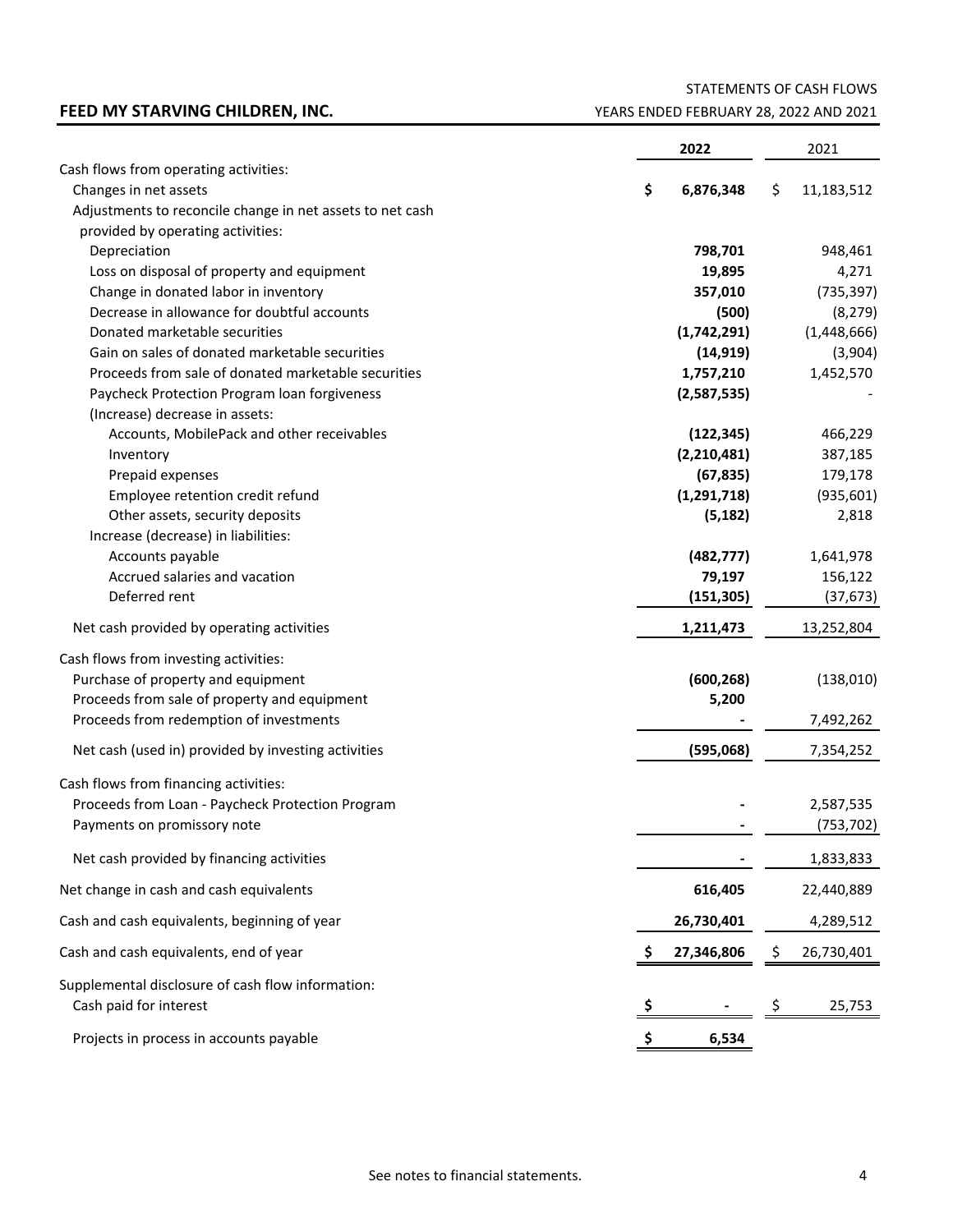#### **FEED MY STARVING**

**CHILDREN, INC.** YEARS ENDED FEBRUARY 28, 2022 AND 2021

|                                     | 2022                    |                 |                    |                  |                  |                  |                          |                 |                 |                  |
|-------------------------------------|-------------------------|-----------------|--------------------|------------------|------------------|------------------|--------------------------|-----------------|-----------------|------------------|
|                                     | <b>Support Services</b> |                 |                    |                  |                  |                  | <b>Support Services</b>  |                 |                 |                  |
|                                     |                         |                 |                    | <b>Total</b>     |                  |                  |                          |                 | Total           |                  |
|                                     | Program                 | Management      |                    | support          | <b>Total</b>     | Program          | Management               |                 | support         | Total            |
|                                     | services                | and general     | <b>Fundraising</b> | services         | expenses         | services         | and general              | Fundraising     | services        | expenses         |
| Salaries                            | Ś<br>6,845,589          | 2,368,361<br>\$ | \$1,629,738        | 3,998,099<br>\$. | 10,843,688<br>\$ | 5,230,213<br>Ŝ.  | \$<br>2,051,419          | 1,513,927<br>\$ | 3,565,346<br>\$ | 8,795,559<br>\$  |
| Payroll taxes                       | 524,592                 | 178,545         | 122,926            | 301,471          | 826,063          | 372,195          | 148,890                  | 107,817         | 256,707         | 628,902          |
| Employee benefits                   | 804,570                 | 283,424         | 199,821            | 483,245          | 1,287,815        | 742,822          | 275,292                  | 198,977         | 474,269         | 1,217,091        |
| Cost of food:                       |                         |                 |                    |                  |                  |                  |                          |                 |                 |                  |
| Raw materials                       | 29,929,424              |                 |                    |                  | 29,929,424       | 17,734,686       |                          |                 |                 | 17,734,686       |
| Meal packaging - food manufacturers | 6,222,547               |                 |                    |                  | 6,222,547        | 5,581,622        |                          |                 |                 | 5,581,622        |
| Donated production labor            | 9,799,583               |                 |                    |                  | 9,799,583        | 5,081,289        |                          |                 |                 | 5,081,289        |
| Cost of sales, Market Place         | 888,322                 |                 |                    |                  | 888,322          | 580,091          |                          |                 |                 | 580,091          |
| Advertising and marketing           | 59,140                  | 150             | 17,600             | 17,750           | 76,890           | 63,141           |                          | 18,244          | 18,244          | 81,385           |
| Computer and software               | 103,797                 | 53,069          | 188,546            | 241,615          | 345,412          | 87,535           | 42,318                   | 167,148         | 209,466         | 297,001          |
| Charitable donations                | 232,556                 |                 |                    |                  | 232,556          | 14,155           |                          |                 |                 | 14,155           |
| Occupancy                           | 1,684,246               | 17,180          | 12,074             | 29,254           | 1,713,500        | 1,471,187        | 33,797                   | 24,319          | 58,116          | 1,529,303        |
| Professional fees                   | 258,672                 | 282,194         | 138,902            | 421,096          | 679,768          | 236,633          | 252,016                  | 49,251          | 301,267         | 537,900          |
| Partner Programs                    | 219,637                 |                 |                    |                  | 219,637          | 198,300          |                          |                 |                 | 198,300          |
| <b>Employee recruiting</b>          | 40,493                  | 13,865          | 9,743              | 23,608           | 64,101           | 665              | 254                      | 183             | 437             | 1,102            |
| Printing and copying                | 44,685                  | 8,618           | 111,671            | 120,289          | 164,974          | 29,525           | 6,200                    | 128,833         | 135,033         | 164,558          |
| Insurance                           | 105,181                 | 36,013          | 25,309             | 61,322           | 166,503          | 159,600          | 61,047                   | 43,927          | 104,974         | 264,574          |
| Utilities                           | 231,653                 | 5,393           | 3,790              | 9,183            | 240,836          | 186,924          |                          |                 |                 | 186,924          |
| Travel and meals                    | 587,473                 | 12,807          | 28,851             | 41,658           | 629,131          | 96,631           | 1,804                    | 12,407          | 14,211          | 110,842          |
| Equipment rental and maintenance    | 223,127                 | 6,318           | 8,749              | 15,067           | 238,194          | 167,307          | $\overline{\phantom{a}}$ | 5,166           | 5,166           | 172,473          |
| Telephone                           | 86,349                  | 4,253           | 3,019              | 7,272            | 93,621           | 87,280           | 705                      | 355             | 1,060           | 88,340           |
| Postage and shipping                | 32,794                  | 3,405           | 117,833            | 121,238          | 154,032          | 22,039           | 2,332                    | 110,935         | 113,267         | 135,306          |
| Training and staff development      | 22,502                  | 1,455           | 4,860              | 6,315            | 28,817           | 9,462            | 348                      | 163             | 511             | 9,973            |
| <b>Supplies</b>                     | 202,083                 | 2,321           | 2,067              | 4,388            | 206,471          | 80,999           | 3,305                    | 1,788           | 5,093           | 86,092           |
| Donor appreciation                  |                         |                 | 236,519            | 236,519          | 236,519          | 1                |                          | 98,750          | 98,750          | 98,751           |
| Bank and credit card processing     | 110,764                 | 33,844          | 556,982            | 590,826          | 701,590          | 74,208           | 18,454                   | 538,581         | 557,035         | 631,243          |
| Special events                      |                         |                 | 35,212             | 35,212           | 35,212           |                  |                          | 58,636          | 58,636          | 58,636           |
| Bad debt expense                    |                         |                 |                    |                  |                  |                  |                          | 5,282           | 5,282           | 5,282            |
| Interest expense                    |                         | 6,530           |                    | 6,530            | 6,530            |                  | 48,267                   |                 | 48,267          | 48,267           |
| Depreciation                        | 710,865                 | 59,314          | 37,904             | 97,218           | 808,083          | 752,345          | 98,081                   | 65,089          | 163,170         | 915,515          |
| Miscellaneous                       | 55,802                  | 6,246           | 3,394              | 9,640            | 65,442           | 42,657           | 19,995                   | 3,961           | 23,956          | 66,613           |
| <b>Total functional expenses</b>    | 60,026,446<br>-S        | 3,383,305       | 3,495,510<br>S     | 6,878,815<br>\$. | 66,905,261<br>S. | 39,103,512<br>-S | 3,064,524<br>S.          | 3,153,739<br>\$ | 6,218,263<br>S. | 45,321,775<br>S. |
| Percentages of total                | 90%                     | 5%              | 5%                 | 10%              | 100%             | 86%              | 7%                       | 7%              | 14%             | 100%             |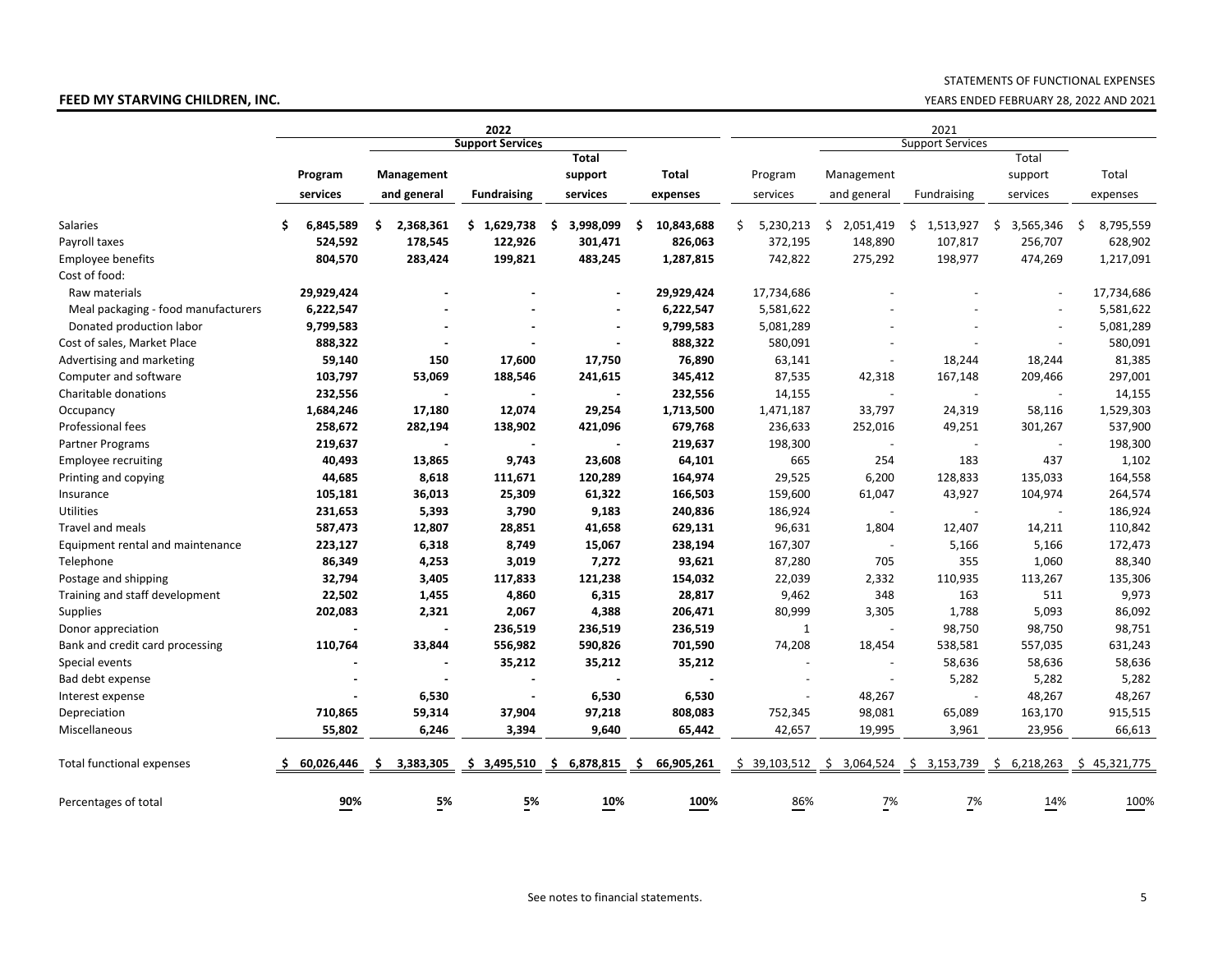#### Nature of business:

Feed My Starving Children, Inc. (the Organization) was incorporated as a Minnesota nonprofit corporation in 1986. Its mission is to feed God's starving children hungry in body and spirit. With God's help, the Organization will reduce the number of starving children throughout the world by helping to instill compassion in people that hear and respond to the cries of those in need.

The Organization packages a unique food supply for distribution around the world at permanent sites in certain communities of Minnesota, Illinois, Arizona and Texas. The Organization also leases warehouse space in Pennsylvania. The Organization also has mobile packing events in numerous other states. During 2022 and 2021, approximately 478,000 and 195,000 volunteers packed meals and the Organization provided 388.5 million and 267.5 million meals, respectively.

The Organization also supports economies where it distributes meals by purchasing handmade crafts and reselling them in its MarketPlace, available at all packing sites, online and at most MobilePack events.

#### COVID‐19:

On March 11, 2020, the World Health Organization ("WHO") recognized COVID‐19 as a global pandemic, prompting many national, regional and local governments to implement preventative or protective measures, such as travel and business restrictions, temporary store closures and wide‐sweeping quarantines and stay‐at‐ home orders. As a result, COVID‐19 and the related restrictive measures have had a significant adverse impact upon many sectors of the economy.

As a result of the world-wide pandemic (COVID-19), the Organization modified its operations significantly during fiscal year 2021. The Organization had no volunteers at its packing sites from mid‐March through June 2020. Beginning in July 2020, the Organization began to invite volunteers to pack food in a socially distanced manner and capped volunteers at approximately twenty‐five percent of the prior year. In addition, all MobilePack events were cancelled from mid-March of 2020 through the remainder of the fiscal year. The constraints of COVID-19 continued into fiscal year 2022. During 2022, volunteer packing at sites increased to approximately forty percent of pre COVID‐19 levels. The Organization also restarted MobilePack events during fiscal year 2022. The Organization hired, at an additional cost, food manufacturers to package the ingredients for MannaPack Rice meals. These food manufacturers packaged 244.8 million and 191.3 million meals during 2022 and 2021, respectively. In 2022, the Organization developed a machine packing line within one of its permanent sites to produce MannaPack Rice meals.

The extent to which the COVID‐19 pandemic impacts the Organization's future results will depend on future developments, which are highly uncertain and cannot be predicted, including new information which may emerge concerning the severity of the coronavirus and actions taken to contain the coronavirus or its impact, among others.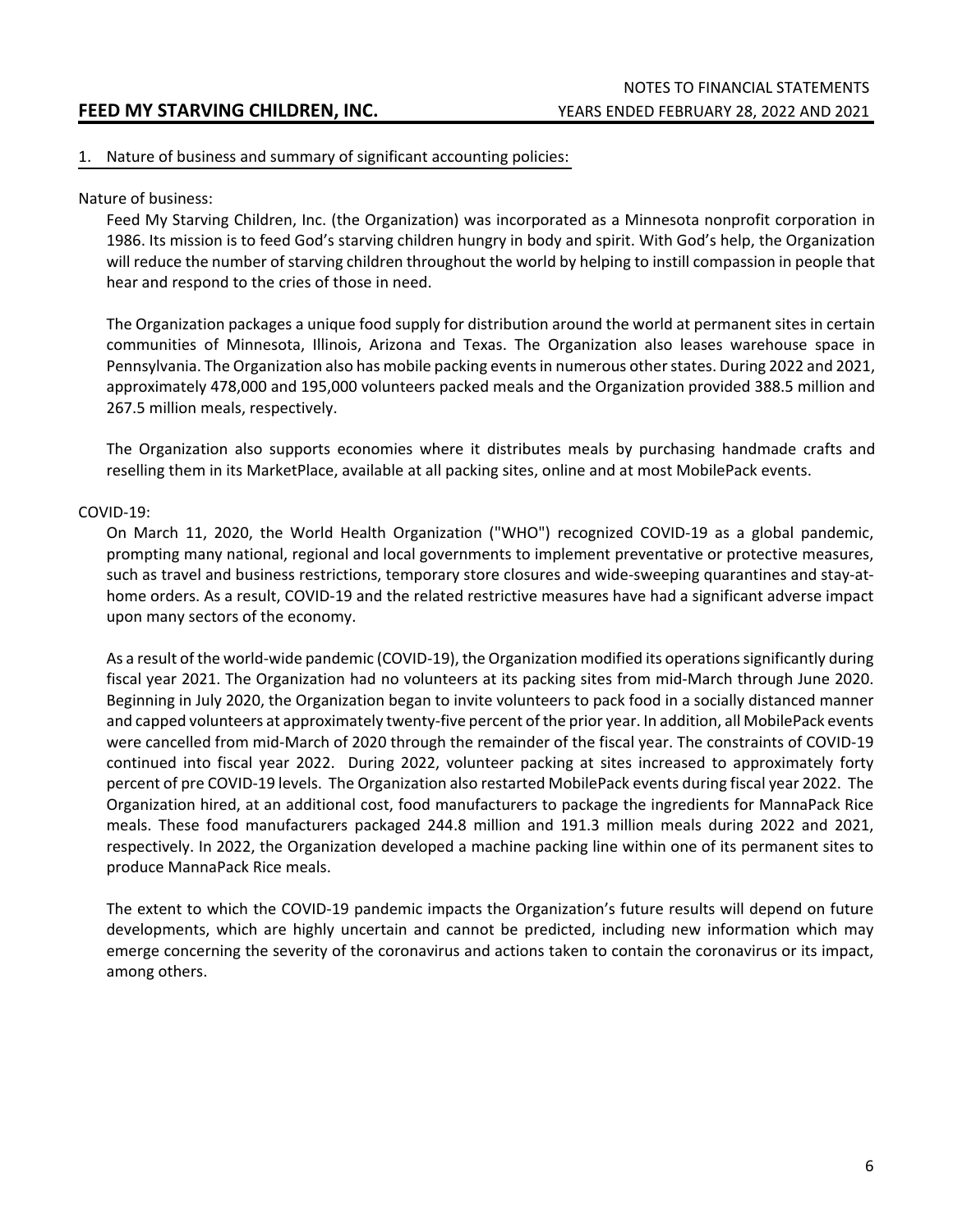Basis of presentation:

Net assets, revenues, expenses and gains and losses are classified based on the existence or absence of donor or grantor imposed restrictions. Accordingly, net assets of the Organization and changes therein are classified and reported as follows:

*Net assets without donor restrictions* – Net assets available for use in general operations, not subject to donor (or certain grantor) restrictions, and resources over which the Board of Directors has full discretionary control.

*Net assets with donor restrictions* – Net assets subject to donor or grantor imposed restrictions. Some donor‐imposed restrictions are temporary in nature, such as those that will be met by the passage of time or other events specified by the donor. Gifts of long‐lived assets and gifts of cash restricted for the acquisition of long‐lived assets are released from restriction when the assets are placed in service. Donor‐ imposed restrictions are released when a restriction expires, that is, when the stipulated time has elapsed, when the stipulated purpose for which the resource was restricted has been fulfilled, or both.

Revenues are reported as increases in net assets without donor restrictions unless the use of the related assets are limited by donor-restrictions. Expirations of net assets with donor restrictions (i.e., the donor-stipulated purpose has been fulfilled and/or the stipulated time period has elapsed) are reported as net assets released from restrictions. Expenses are reported as decreases in net assets without donor restrictions. Gains and losses on investments and other assets or liabilities are reported as increases or decreases in net assets without donor restrictions, unless their use is restricted by explicit donor stipulation.

### Concentration of credit risk:

Financial instruments, which potentially subject the Organization to concentration of credit risk, consist primarily of cash deposits. The Organization maintains cash accounts at financial institutions where at times the cash balances exceed the federally insured limit of \$250,000. The Organization has not experienced any loss associated with the practice.

#### Vendor concentrations:

The Organization has mitigated its supplier risk by qualifying a minimum of two vendors for each major food ingredient. However, the vitamins are single‐sourced by a vendor with one production facility. The Organization is prepared to transfer production to a qualified backup supplier in the event the existing supply is disrupted.

#### Donated marketable securities:

The Organization's policy is to convert donated marketable securities into cash within days of receipt.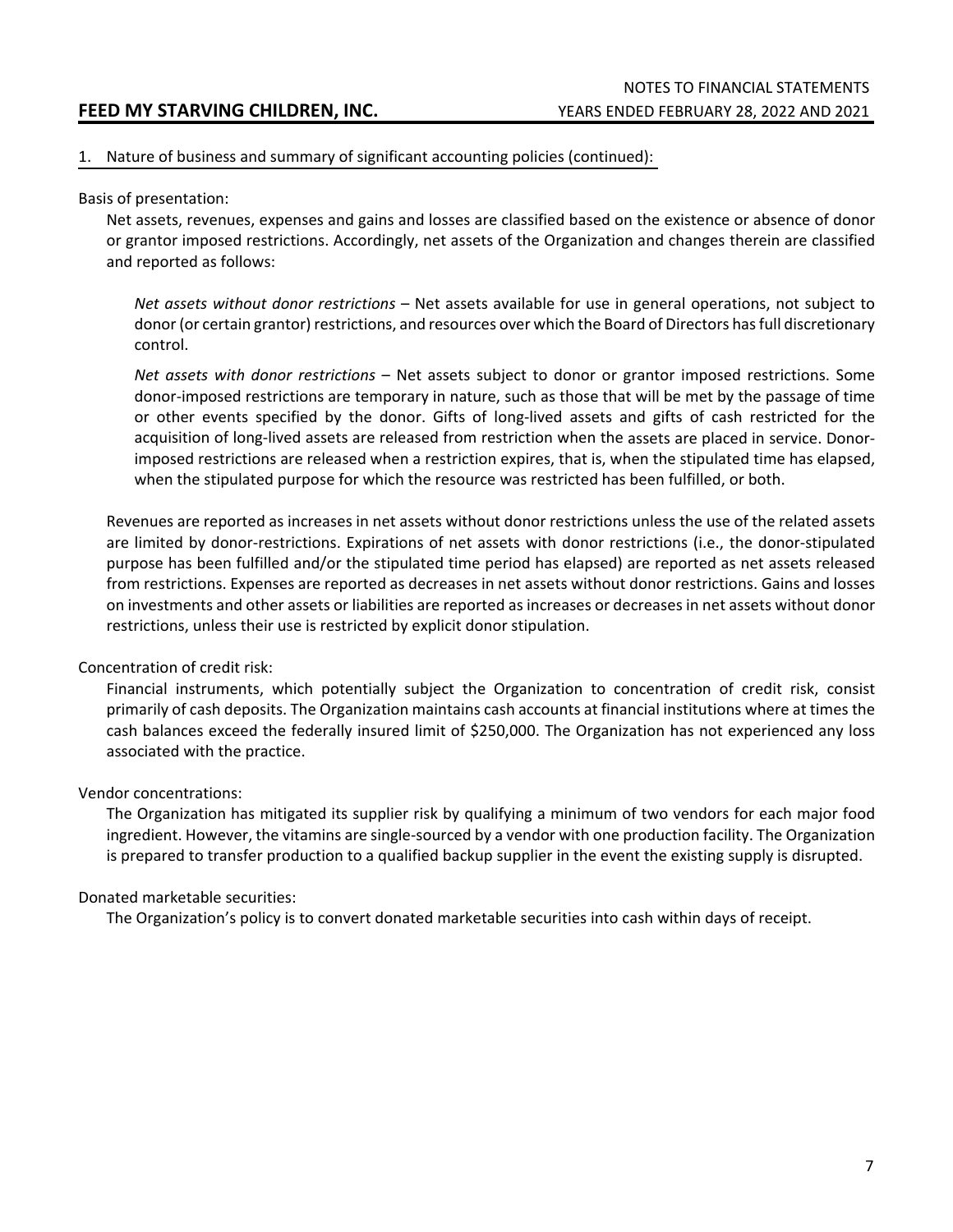#### Income taxes:

The Organization is classified as a tax-exempt public charity under Section  $501(c)(3)$  of the Internal Revenue Code and comparable sections of certain state tax statutes and, as such, is subject to income tax only on net unrelated business income. The Organization had no unrelated business income in 2022 and 2021.

Management evaluated the Organization's tax positions and concluded there were no uncertain tax positions (including unrelated business income) that require adjustment to the financial statements.

### Sales taxes:

When applicable, the Organization collects sales taxes from its customers and remits the entire amount to the various governmental units. The Organization's accounting policy is to exclude the tax collected from revenue and the remittances from cost of revenue.

## Cash and cash equivalents:

We consider all cash and highly liquid financial instruments with original maturities of three months or less, which are neither held for nor restricted by donors for long-term purposes, to be cash and cash equivalents.

### MobilePack receivables:

MobilePack receivables are the result of signed agreements that the Organization has with MobilePack hosts who agree to fund a MobilePack event. MobilePack hosts are invoiced 90 and 45 days prior to the event and 50 days post the event for the contracted meals to be packed. The Organization determines the allowance for doubtful accounts based on historical experience, an assessment of economic conditions, and a review of subsequent collections. Receivables are written off when deemed uncollectible. Collections of receivables previously written off are recorded as bad debt recoveries.

## Contributions receivable:

Contributions receivable represent unconditional promises to give from donors for which payment is reasonably assured. Contributions receivable that are expected to be collected within one year are recorded at their net realizable value. Contributions receivable that are expected to be collected in future years are recorded initially at fair market value using present value techniques incorporating risk‐adjusted discount rates designed to reflect the assumptions market participants would use in pricing the asset. In subsequent years, amortization of the discountsis included in contribution revenue in the statements of activities. We determine the allowance for doubtful accounts based on historical experience, an assessment of economic conditions, and a review of subsequent collections. Contributions receivable are written off when deemed uncollectible. No allowance for doubtful accounts related to contributions receivable was recorded as of February 28, 2022 or February 28, 2021.

#### Inventory:

Inventory consists of program-related food to be gifted and is stated at cost determined by the first-in first-out method. Since inventory is not sold, but rather is gifted, cost is used to value food. Additionally, packaged food inventory includes donated labor, which is estimated based on industry data of the average cost to hire personnel to pack the food.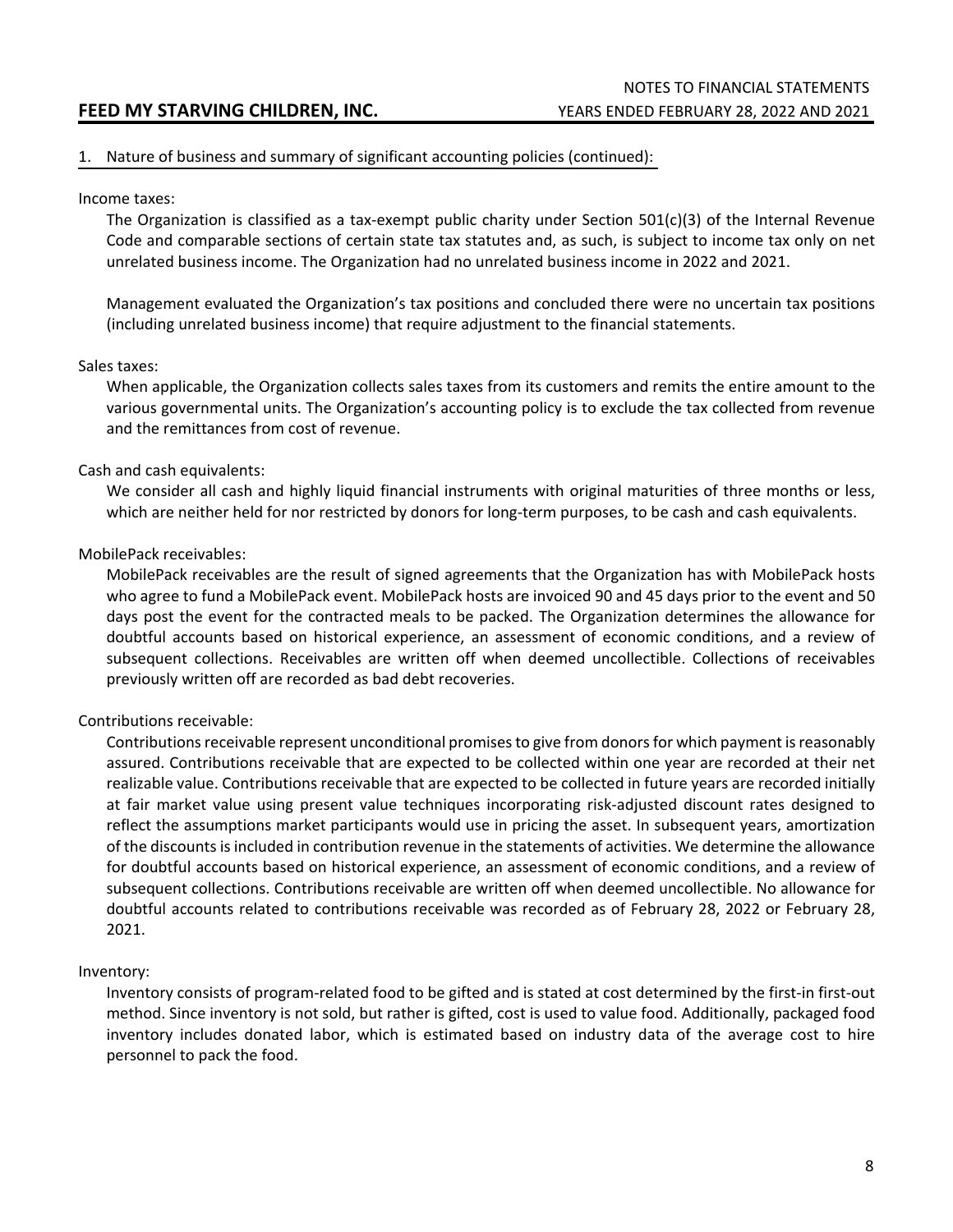Property and equipment and depreciation methods:

The Organization capitalizes property and equipment in excess of \$1,000 at original cost or estimated fair market value, if donated. Depreciation expense is computed using the straight‐line method over the estimated useful lives as follows:

| Asset type             | Years |                                        |
|------------------------|-------|----------------------------------------|
|                        |       |                                        |
| Computers/software     | 3     |                                        |
| Equipment              | $5-7$ |                                        |
| Furniture              |       |                                        |
| <b>Building</b>        | 25    |                                        |
| Leasehold improvements |       | Lesser of estimated life or lease term |

### Contributions:

Contributions, which include unconditional promises to give, are recognized as support in the period in which payment is received or promised. All contributions are available for general use unless specifically restricted by the donor.

Contributions with donor‐imposed restrictions, such as time or purpose, are recorded as net assets with donor restrictions. When a donor‐imposed restriction is fulfilled, the net assets with donor restrictions are reclassified to net assets without donor restrictions. This reclassification is reported as net assets released from restrictions within the statement of activities.

## Special Events:

For special events, cash received as a contribution before, during, or after the event is recorded as donor restricted revenue following the same guidelines as contributions throughout the year. Amounts received in exchange for event tickets or other consideration are recorded in two portions. The first portion is equal to the market value of the consideration, and is recorded as deferred revenue until the special event occurs. The second portion is equal to the total gift less the amount allocated to the consideration, and is recorded as a donor restricted contributions from the special event. The restricted contributions are reclassified to net assets without donor restrictions after the event has taken place and the restriction is met.

#### MobilePack:

The Organization provides a remote volunteer opportunity called MobilePack, where staff provide a volunteer experience similar to that at the Organization's permanent locations. When a host team contacts the Organization to set up a MobilePack, the Organization sends the host a contract. The contract is for an agreed upon date and amount and allows the host to raise funds on the Organization's behalf with the intent to feed children through the Organization's feeding programs. Typically, all funds received for an event are recorded as revenue with donor restrictions until the MobilePack has occurred, at which point the revenue received up to the value of the contracted event is released from restriction. All additional funds received over the contracted amount can be applied to a future event, in which case the funds will remain restricted. If the host chooses not to host a future event, the additional funds are released from restriction and may be utilized at the discretion of the Organization in any of its feeding programs. Since MobilePack events were cancelled for most of fiscal year 2021, a number of MobilePack hosts gave unrestricted contributions to the Organization to fund the packaging of meals by food manufacturers and at permanent sites.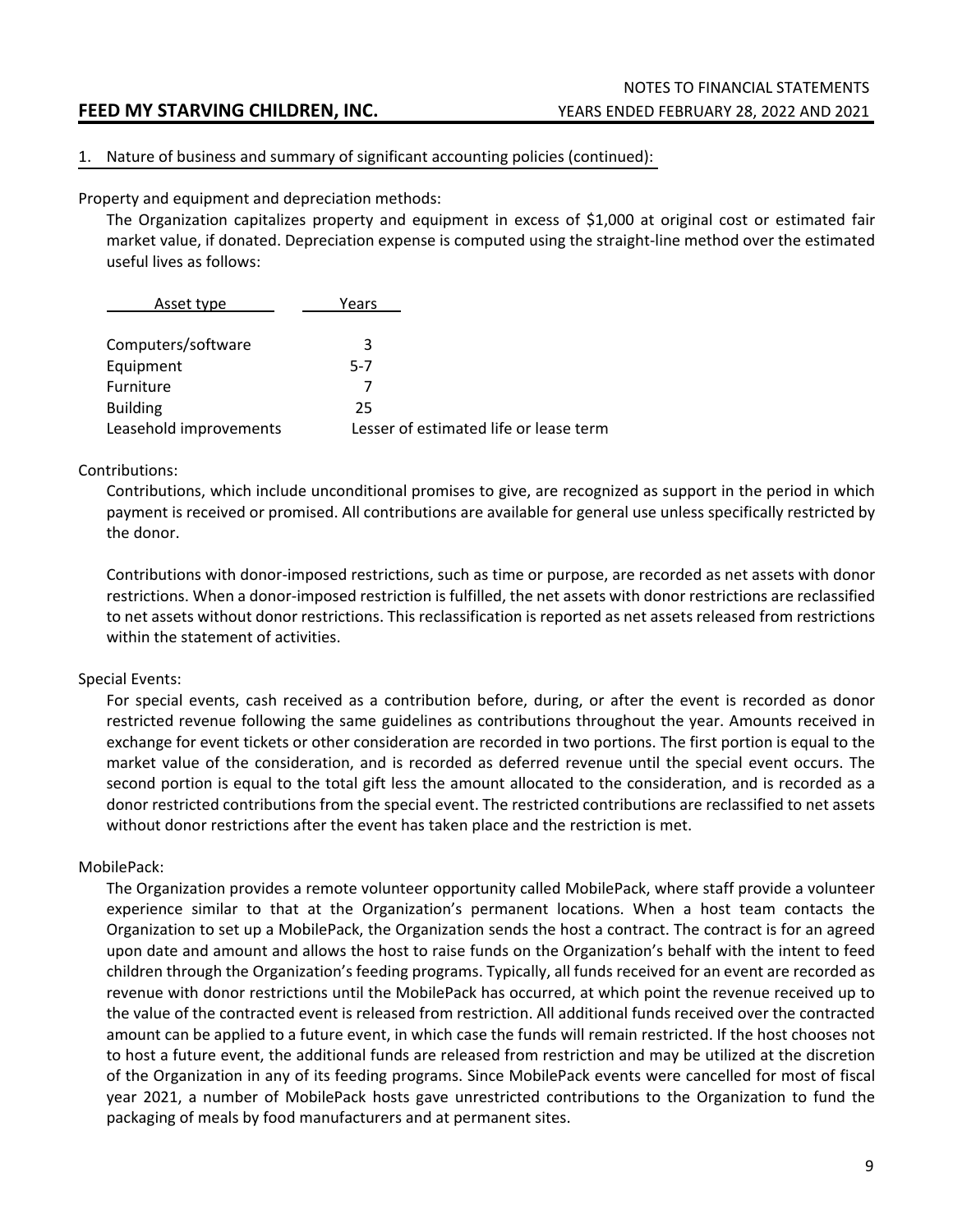### MarketPlace:

The Organization operates a MarketPlace at its permanent volunteer locations, MobilePack events, and online. Revenues are recognized when products are transferred to customers in an amount equal to the market price of the item. Sales taxes are imposed on all of the Organization's sales to nonexempt customers. The Organization collects the taxes from customers and remits the entire amounts to the local governmental authorities.

### Bequests:

Direct gifts of assets are recorded at their estimated fair value as contributions revenue when the Organization has received an unconditional promise to give. The Organization considers a bequest unconditional when the probate court declares the testamentary instrument valid and the proceeds are measurable.

## In‐kind contributions:

Donated goods and services are recorded at their estimated fair value. Donated services are recognized in the financial statements when they create or enhance the value of non-financial assets. Donated labor is estimated based on industry data of the average cost to hire personnel to pack the food.

During 2022 and 2021, the following donated goods and services were received:

|                                                   | 2022         | 2021            |
|---------------------------------------------------|--------------|-----------------|
| Donated labor (\$11.51 per volunteer hour for     |              |                 |
| both 2022 and 2021)                               | \$10,126,824 | 4.342.130<br>S. |
| Equipment                                         | 54.982       |                 |
| Advertising, supplies and other professional fees | 125.018      | 114,570         |
|                                                   | 10,306,824   | 4,456,700       |

## Freight costs:

All inbound shipping and handling costs are paid by the Organization and included in cost of food and cost of sales. The Organization also pays outbound shipping and handling costs of MobilePack events, which is also included in the cost of food and cost of sales.

## Advertising:

Advertising costs of \$76,890 and \$81,385 were expensed as incurred during 2022 and 2021, respectively.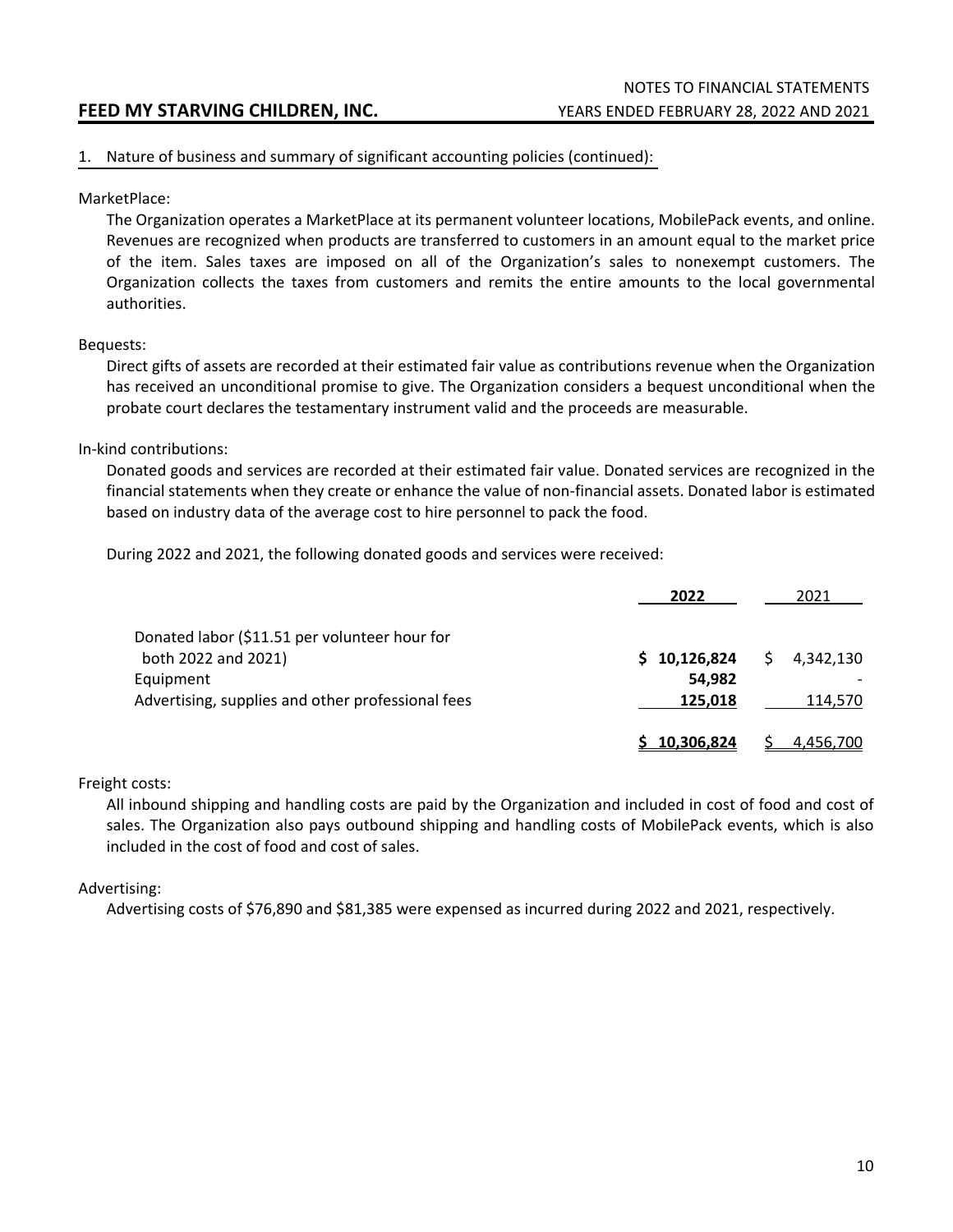### Functional allocation of expenses:

The costs associated with program and supporting services have been presented on a functional basis in the statements of activities. The statements of functional expenses present the natural classification detail of expenses by function. Therefore, expenses require allocation on a reasonable basis that is consistently applied. The expenses that are allocated include salaries, payroll taxes, benefits, advertising, computer and software, professional fees, recruitment, printing, insurance, travel, equipment rental, postage, training, supplies, bank and credit card fees are allocated on the basis of estimates of time and effort. Occupancy, utilities and repairs are allocated based on square footage.

### Use of estimates:

The preparation of financial statements in conformity with accounting principles generally accepted in the United States of America requires management to make estimates and assumptions that affect certain reported amounts and disclosures. Accordingly, actual results could differ from those estimates. Donated labor is considered a significant estimate.

### Reclassifications:

Certain reclassifications have been made to the 2021 financial statements to conform to the 2022 presentation.

## Employee retention credit refund:

The Coronavirus Aid, Relief and Economic Security Act (Cares Act) was signed into law on March 27, 2020. One aspect of the Cares Act allowed eligible employers to claim the Employee Retention Tax Credit (ERTC) if certain requirements were met. On December 27, 2020, the Taxpayer Certainty and Disaster Tax Relief Act of 2020 (Relief Act) was signed into law. The Relief Act extended the ERTC through the first two quarters of 2021 and modified some of the requirements for qualifying and calculating the credit. The Organization determined that it met the requirements of the ERTC for the fiscal years ended February 28, 2022 and 2021, and recorded credits of \$1,291,718 and \$935,601, respectively. These were included in revenues and other support in the statement of activities.

## Emerging standard:

In February 2016, the FASB issued amended guidance for the treatment of leases. The guidance requireslessees to recognize a right‐of‐use asset and a corresponding lease liability for all operating and financing leases with lease terms greater than one year. The accounting for lessors will remain relatively unchanged. The guidance changes the accounting for sale and leaseback transactions to conform to the new revenue recognition standards. The guidance also requires both qualitative and quantitative disclosures regarding the nature of the entity's leasing activities.

Given the impact of the COVID‐19 pandemic, FASB has issued Leases (Topic 842), allowing for a delay in implementing the lease standard for this Organization until the year ending February 28, 2023.

#### Subsequent events:

The Organization evaluated for subsequent events through May 26, 2022, the date the financial statements were available for issuance.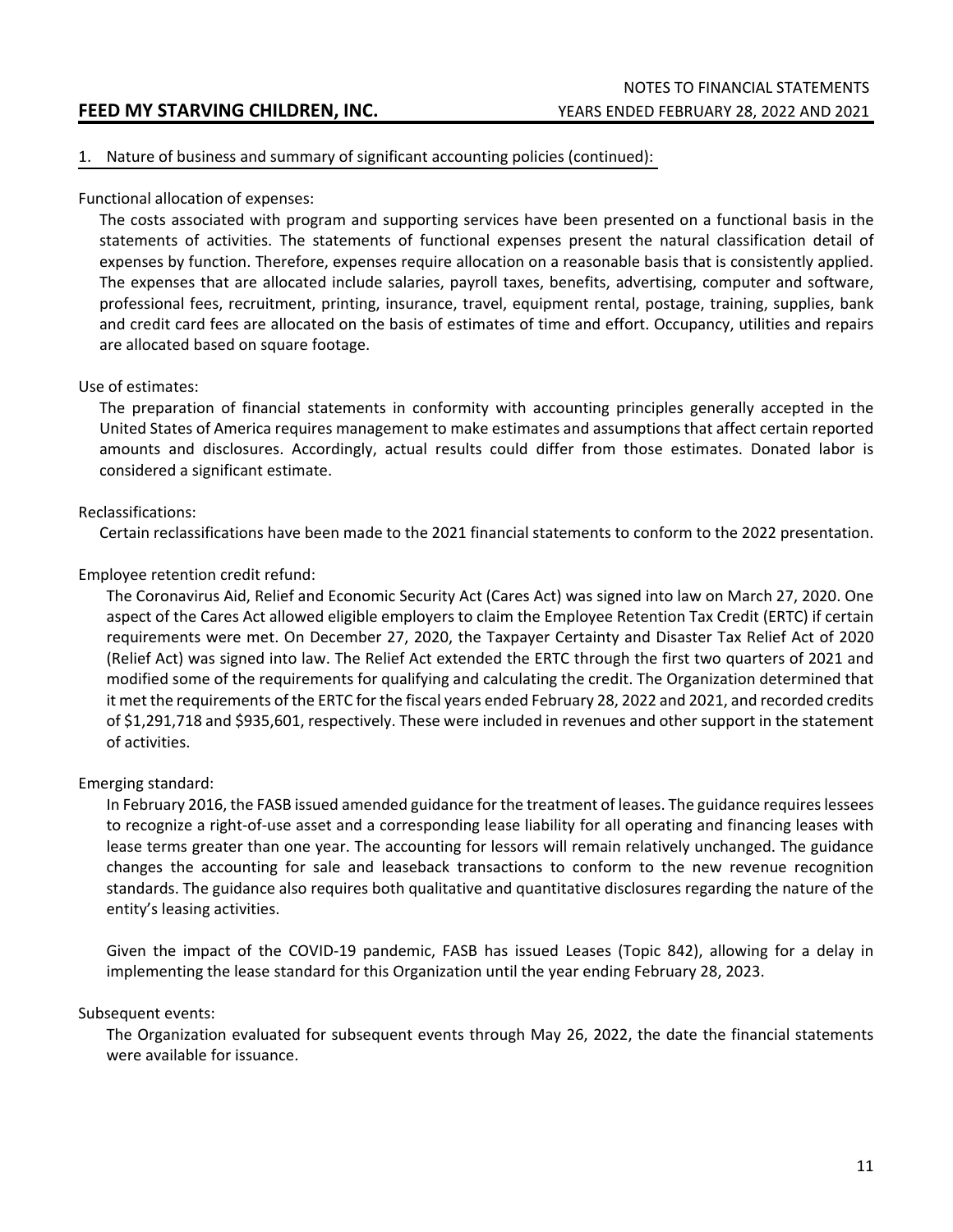## 2. Liquidity and availability:

The Organization's financial assets available for general expenditure, within one year of the statement of financial position date, are as follows:

|                                                                    | 2022         | 2021             |
|--------------------------------------------------------------------|--------------|------------------|
| Cash and cash equivalents                                          | \$27,346,806 | 26,730,401<br>S. |
| Accounts and MobilePack receivables, net                           | 331,335      | 208,082          |
| Other receivables                                                  | 276          | 684              |
| Employee retention credit refund                                   | 2,227,319    | 935,601          |
|                                                                    | 29,905,736   | 27,874,768       |
| Less donor-imposed restrictions                                    | (3,569,895)  | (3,209,431)      |
| Financial assets available for general expenditure within one year | 26,335,841   | 24,665,337       |

Donor‐imposed restrictions pertain primarily to permanent site development, country specific meal donations and future MobilePack and special events (See Note 8). Expenditures for country specific meal donations are expected over the next one to two years. MobilePack and special events are expected over the next year.

To balance the need for feeding more children with the ability to meet the Organization's short term expenditures, the Organization has established a range of cash and investments held between 37.5 to 75 days cash on hand. This is calculated using the next fiscal year's budgeted operating expenses less gift-in-kind expenditures.

The availability of cash and investments is monitored monthly and compared to the approved budgeted cash flow. If forecasted cash flow deviates from budgeted cash flow by more than 10%, the Executive Committee of the Board must be notified. If more than 20% below the budgeted cash flow, management is required, within thirty days, to prepare a detailed cash flow plan with options for curtailed spending or additional sources of revenue. If more than 20% above the maximum, management will present a plan for producing additional meals or investments in other activities to fulfill its mission.

## 3. Accounts and MobilePack receivables:

Accounts and MobilePack receivables as of 2022 and 2021 consisted of:

|                                          |   | 2022     | 2021      |
|------------------------------------------|---|----------|-----------|
| <b>MobilePack</b>                        | S | 337,739  | 71,215    |
| Accounts and other donations             |   | 6,656    | 150,427   |
| Total                                    |   | 344,395  | 221.642   |
| Less allowance for doubtful accounts     |   | (13,060) | (13, 560) |
| Accounts and MobilePack receivables, net |   | 331,335  | 208.082   |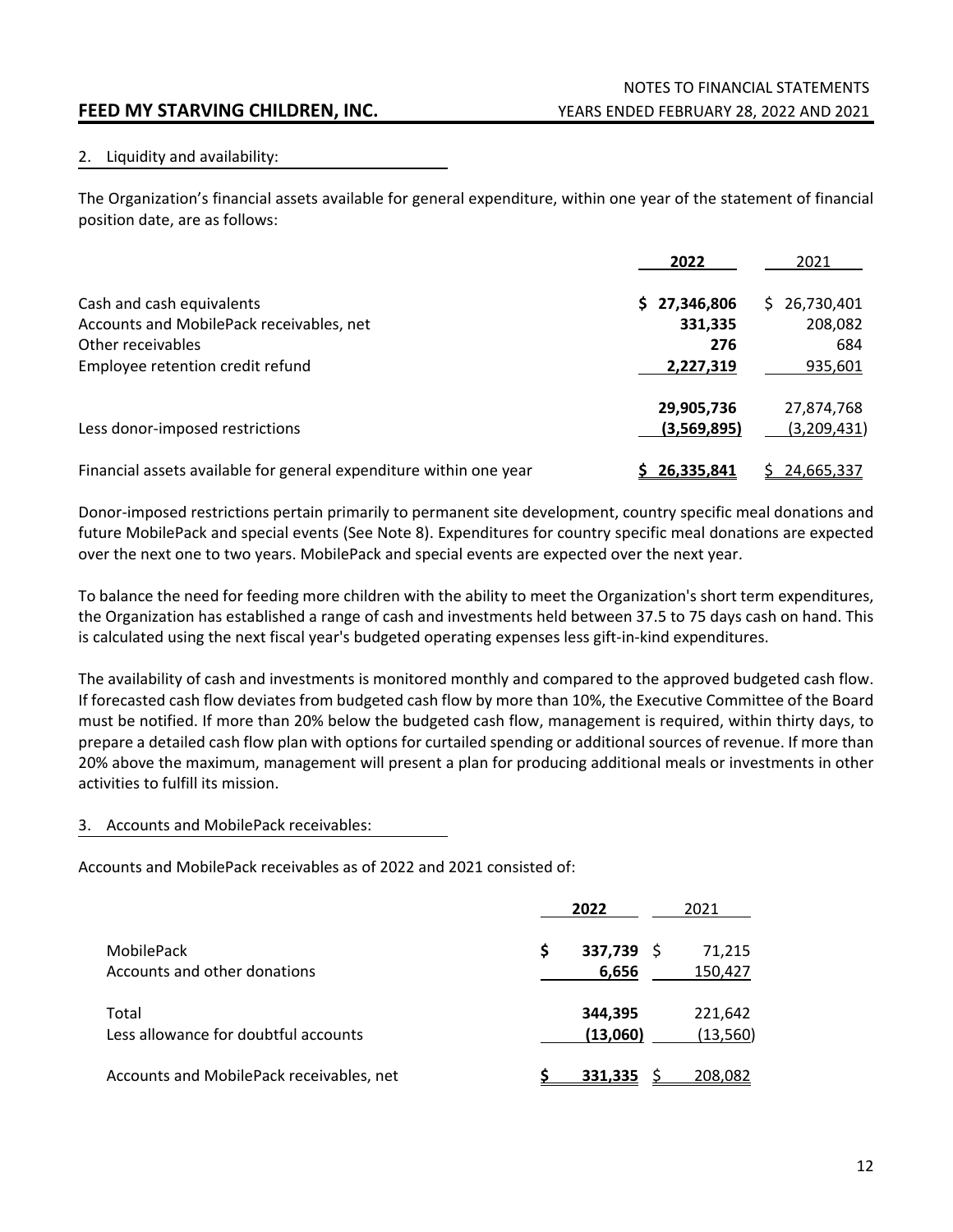#### 4. Inventory:

Packaged food inventory includes the estimated fair value of donated volunteer time and raw materials incurred to produce the meals. Packaged food inventory included \$764,637 and \$407,627 of donated labor as of February 28, 2022 and 2021, respectively.

Inventory consisted of the following at February 28, 2022 and 2021:

|                                     | 2022      | 2021           |
|-------------------------------------|-----------|----------------|
| Raw materials                       | 2,129,998 | 1,919,428<br>S |
| Work in process                     | 105,528   | 5,169          |
| Packaged food                       | 2,447,379 | 1,198,660      |
| Overhead allocated to packaged food | 827,890   | 614,870        |
| MarketPlace                         | 409,710   | 328,907        |
|                                     | 5,920,505 | 4.067.034      |

### 6. Property and equipment, net:

Property and equipment consisted of the following at February 28, 2022 and 2021:

|                               | 2022               | 2021          |
|-------------------------------|--------------------|---------------|
| Property and equipment:       |                    |               |
| Land                          | \$<br>$214,200$ \$ | 214,200       |
| Furniture and equipment       | 1,417,536          | 1,114,187     |
| Computers and software        | 2,701,122          | 2,680,995     |
| <b>Building</b>               | 1,388,286          | 1,388,286     |
| Leasehold improvements        | 4,267,701          | 4,077,773     |
| Projects in process           | 68,239             | 47,933        |
|                               | 10,057,084         | 9,523,374     |
| Less accumulated depreciation | (6, 297, 938)      | (5, 547, 234) |
| Net property and equipment    | 3,759,146          | \$3,976,140   |

7. Promissory note:

On April 18, 2020, the Organization received a Paycheck Protection Program loan from the Small Business Administration (SBA) for \$2,587,535. Under the program, the loan may be forgiven for the portion of funds spent on eligible expenses. The Organization submitted its application for forgiveness to the bank in March 2021, through which it obtained the loan. On June 15, 2021, the SBA notified the Organization that the loan and accrued interest of \$29,897 had been forgiven. During the year ended February 28, 2022, the forgiven loan and accrued interest are recorded in revenues and other support on the statement of activities.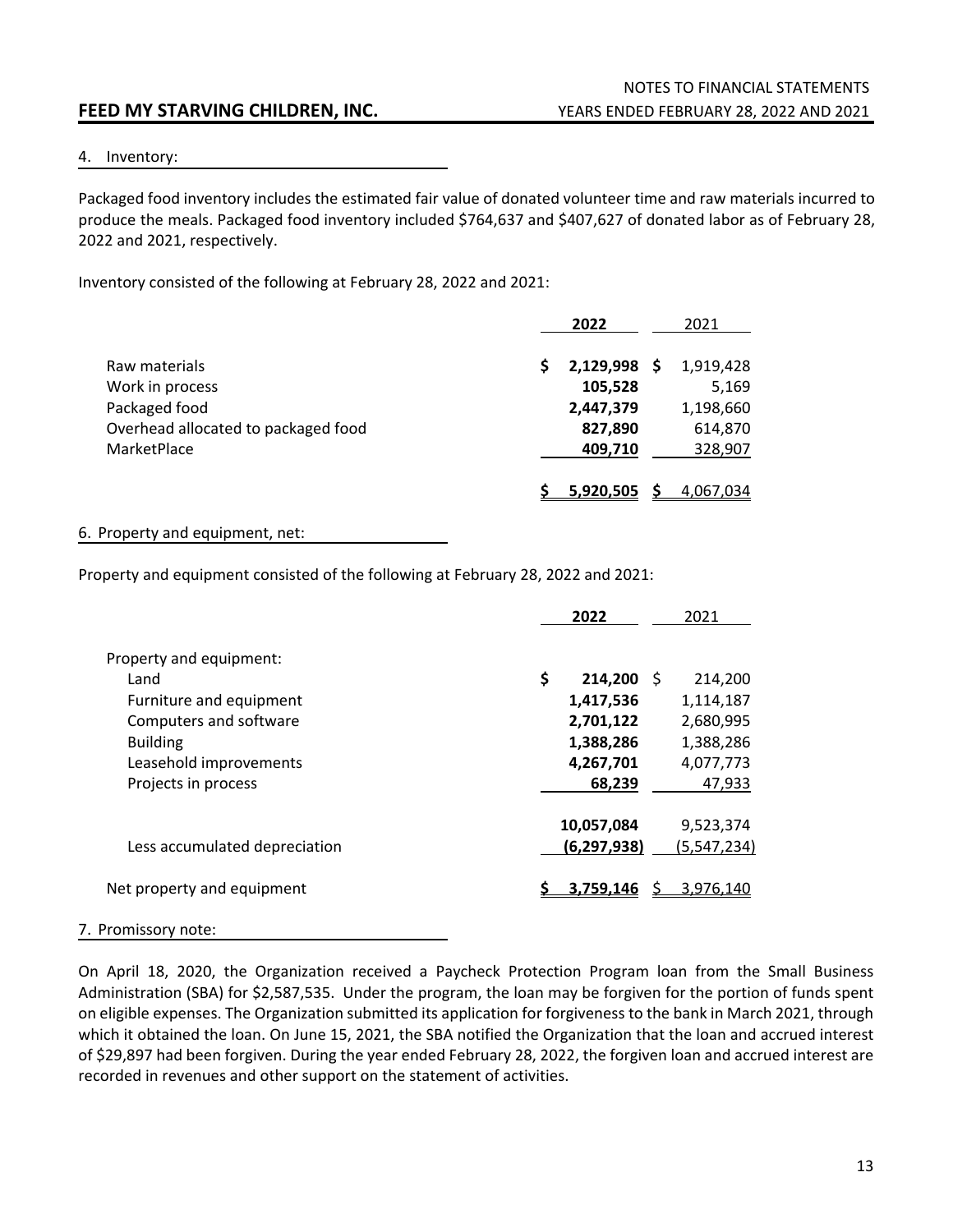#### 8. Net assets:

Net assets with donor restrictions:

Net assets with donor restrictions are available for the following purposes at February 28, 2022 and 2021:

|                                         |   | 2022      | 2021      |
|-----------------------------------------|---|-----------|-----------|
| Permanent site development              | S | 16.514    | 10,091    |
| Contributions for headquarters building |   | 77,716    | 77,716    |
| Country specific donations and shipping |   | 43,793    | 195,086   |
| Purchase of equipment and supplies      |   | 17,757    | 50,547    |
| Future events - MobilePack and Special  |   | 3,414,115 | 2,875,991 |
|                                         |   |           |           |
|                                         |   | 3,569,895 | 3.209.431 |

The following net assets with donor restrictions were released from restrictions during 2022 and 2021:

|                                         | 2022       | 2021       |
|-----------------------------------------|------------|------------|
| Permanent site development              | \$         | - S<br>110 |
| Contributions for headquarters building |            | 779,455    |
| Country specific donations and shipping | 2,442,371  | 650,991    |
| Purchases of equipment and supplies     | 380,973    | 39,000     |
| Events - MobilePack and Special         | 9,899,716  | 4,344,780  |
|                                         | 12,723,060 | 5.814.336  |

#### 9. Employee benefit plan:

The Organization has a 401(k) retirement plan. The 401(k) plan is a safe harbor plan and the Organization is committed to making matching contributions equal to 100% of eligible salary deferrals up to 3% of compensation plus 50% of eligible salary deferrals between 3% and 5% of compensation. The Organization made employer matching contributions to the Plan of \$319,176 and \$287,165 during 2022 and 2021, respectively.

## 10. Commitments:

Operating leases:

As of February 28, 2022, the Organization maintained operating lease agreements for seven of its eight permanent sites and one MobilePack warehouse. The leases require base monthly rents ranging from \$4,221 to \$27,060, including escalating payments, and as a result, deferred rent has been recorded for these leases. The agreements expire at various dates through January 2031. The Organization must also pay a certain proportionate share of operating expenses including utilities and real estate taxes. Additionally, for the occasional storage of finished product, the Organization has three warehouse leases, which are month‐to‐ month leases.